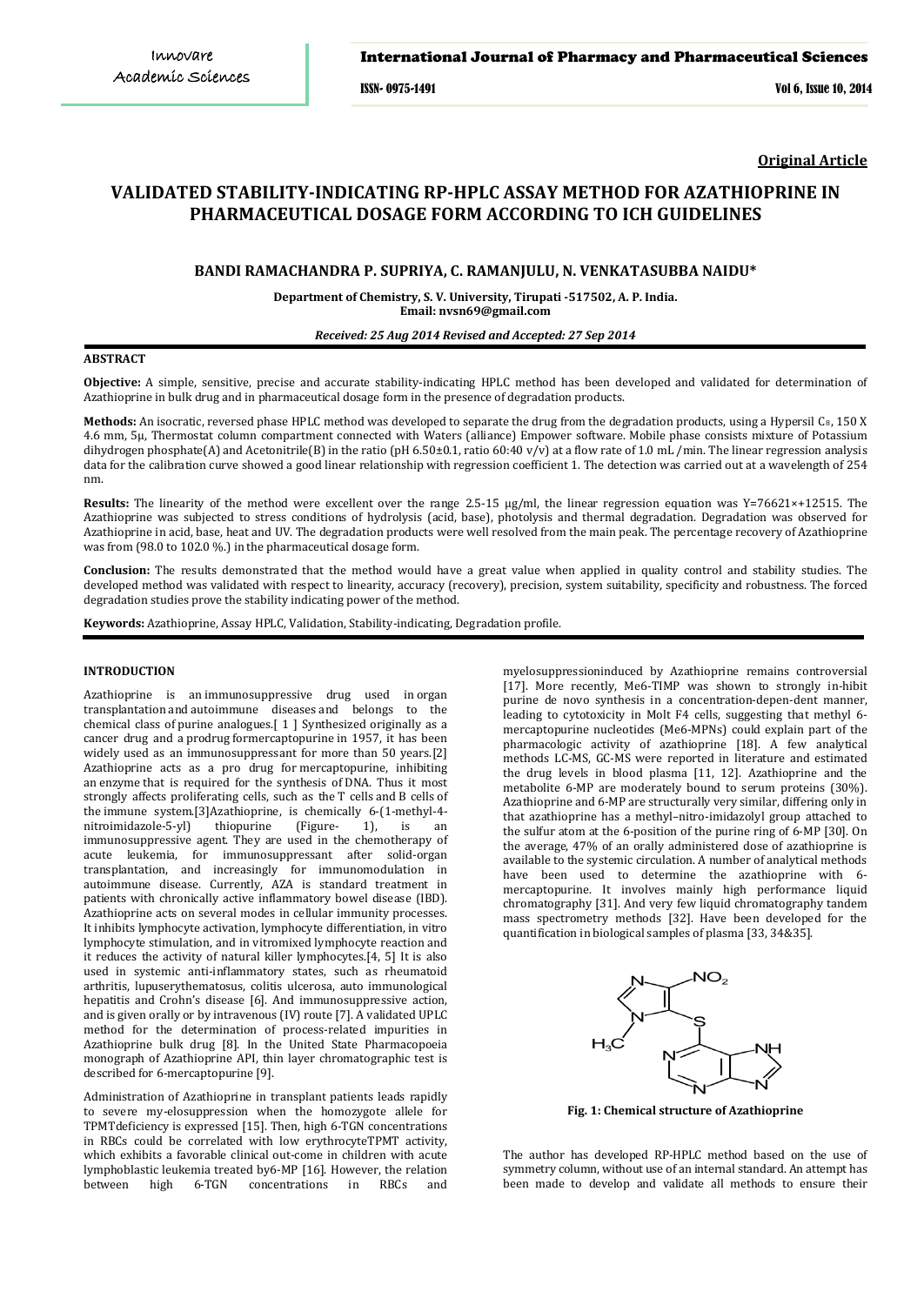accuracy, precision, repeatability, reproducibility and other analytical method validation parameters as mentioned in the various guidelines. The Chemical Structure of Azathioprine in figure.1.

However, in the knowledge authors, no account has been reported for stability indicating assay method for determination of Azathioprine. According to current good manufacturing practices, all drugs must be tested with a stability-indicating assay method before release. Till date, no stability-indicating HPLC assay method for the determination of azathioprine is available in the literature. It was felt necessary to develop a stability indicating liquid chromatography (LC) method for the determination of Azathioprine as bulk drug and pharmaceutical dosage form and separate the drugs from the degradation products under the International Conference on Harmonization (ICH) suggested conditions (hydrolysis, photolysis and thermal stress) [36&37]. Therefore, the aim of the present study was to develop and validate a stabilityindicating HPLC assay method for azathioprine as bulk drug and in pharmaceutical dosage form as per ICH guidelines [37].

# **MATERIALS AND METHODS**

# **Material and reagents**

Azathioprine bulk drug (purity 99.7) and tablet Azathioprine (100 mg) were obtained from Life Care labs, ameerpet (Hyderabad, India). Hydrochloric acid, sodium hydroxide pellets, dihydrogen phosphates and Acetonitrile from were obtained Bross Scientifics Laboratories Tirupati, AP India. All chemicals used are of HPLC grade. Milli-QWaterwas used throughout the experiment.

### **Instrumentation**

Waters HPLC 2 2695 series consisting pump, Auto Sampler, UV-Vis detector, Thermostat column compartment connected with Waters(alliance) Empower software Hypersil C<sub>8</sub>, 150 X 4.6 mm, 5µ, Thermostat column compartment connected with Waters(alliance) Empower software. At a flow rate of 1.0 mL/ min. The injection volume was 20 μL. The detection wavelength was 254 nm.

#### **Chromatographic conditions**

| <b>HPLC</b> method development parameters |                          |  |  |
|-------------------------------------------|--------------------------|--|--|
| Column                                    | $C_8$ , 150 X 4.6 mm, 5µ |  |  |
| Flow rate                                 | $1.0$ mL $/$ min         |  |  |
| Wavelength                                | $254 \text{ nm}$         |  |  |
| Column temperature                        | $30^{\circ}$ C           |  |  |
| Injection volume                          | $20 \mu L$               |  |  |
| Run time                                  | 10 minutes               |  |  |
| Diluents                                  | Mobile phase             |  |  |
| Elution                                   | Isocratic                |  |  |

# **Preparation of solutions**

#### **Mobile phase preparation**

2.72 gms of Potassium dihydrogen phosphate in 1 Ltr water, Adjust pH 6.50±0.1 with dilute potassium hydroxide solution: Acetonitrile in the ratio 60: 40. The mobile phase was premixed and filtered through a 0.45μ nylon filter and degassed.

### **Preparation of stock and standard solutions**

All solutions were prepared on a weight basis and solution concentrations were also measured on weight basis to avoid the use of an internal standard. Standard solution of azathioprine was prepared by dissolving the drug in the diluents and diluting them to the desired concentration. Diluents were composed of Potassium dihydrogen phosphate and Acetonitrile in the ratio (60: 40 v/v). Approximately 50 mg of azathioprine was accurately weighed, transferred in a 100 mL volumetric flask, add 30 mL of diluents and sonicate to dissolve and dilute to volume with diluent. Transfer 10 mL of standard stock solution into 100 mL volumetric flask and dilute to volume with diluent. And an appropriate concentration of sample (20 μgmL-1 assay concentration) was prepared at the time of analysis.

# **Sample solution (tablets)**

Crush to powder 20 tablets of azathioprine weigh and transfer the tablet powder equal to 50 mg of azathioprine into 100 mL volumetric flask add 30 mL of diluent, sonicate to dissolve for 10 minutes and dilute to volume with diluent. Further filtrate the solution through 0.45µ filter. And an appropriate concentration of sample (20 μgmL-1 assay concentration) was prepared at the time of analysis. Inject 20 µL of blank solution, placebo solution, three times of Standard solution, Disregard peaks due to blank and placebo.

# **Assay**

Diluted to 10 ml of standard stock solution, into 100 mL and make up to volume with diluent.

Repeated same procedure for remaining three preparations

#### **Sample Preparation**

Crush to powder 20 tablets, weigh and transfer the tablet powder equal to 50 mg of

AZT into 100 mL volumetric flask added 30 mL of diluent, sonicate to dissolve for 10 minutes and dilute to volume with diluent. Further filtrate the solution through 0.45µ

Filter. Procedure**:** Inject 20 µL of blank solution, placebo solution, three times of Standard solution, Disregard peaks due to blank and placebo.

### **System suitability requirements from SST solution**

a) Tailing factor: NMT 2.0

b) Theoretical Plates: NLT 2000

#### **Procedure for forced degradation study**

Stability testing is an important part of the process of drug product development. The purpose of stability testing is to provide evidence of how the quality of a drug substance or drug product varies with time under a variety of environmental conditions, for example temperature, humidity, and light and enables recommendation of storage conditions, retest periods, and shelf life to be established. The two main aspects of drug product that plays an important role in shelf-life determination are assay of the active drug and the degradation products generated during stability studies.

### **Acidic degradation**

5 mg drug were dissolved in the diluents A&B. Forcibly degrade the sample by using 0.1 N HCl at room temperature. Collect 10 mL of the sample upto 48 hours.

#### **Alkaline degradation**

5 mg drug were dissolved in the diluents A&B. Forcibly degrade the sample by using 0.1 N NaOH at room temperature. Initially collect 10 mL of the sample upto 48 hours.

#### **Thermal degradation**

10 mg drug were forcibly degrading the sample exposed to heat under oven at 75°C of temperature. Then the working solution was prepared using diluents A&B. Collect the sample after 10th day.

#### **Photo degradation**

10 mg of drug is exposed to the short wavelength (254 nm) UV light for 48 h. Then the working solution was prepared using diluents A&B forcibly degrades the sample under UV.

### **Method Validation**

# **Specificity**

Specificity is the ability of the method to assess unequivocally the analyte in the presence of components, which may be expected to be present. Typically, these might include degradation products, matrix the specificity of the developed HPLC method for azathioprine was carried out in the presence of its degradation products. Stress studies were performed for azathioprine in bulk drug to provide an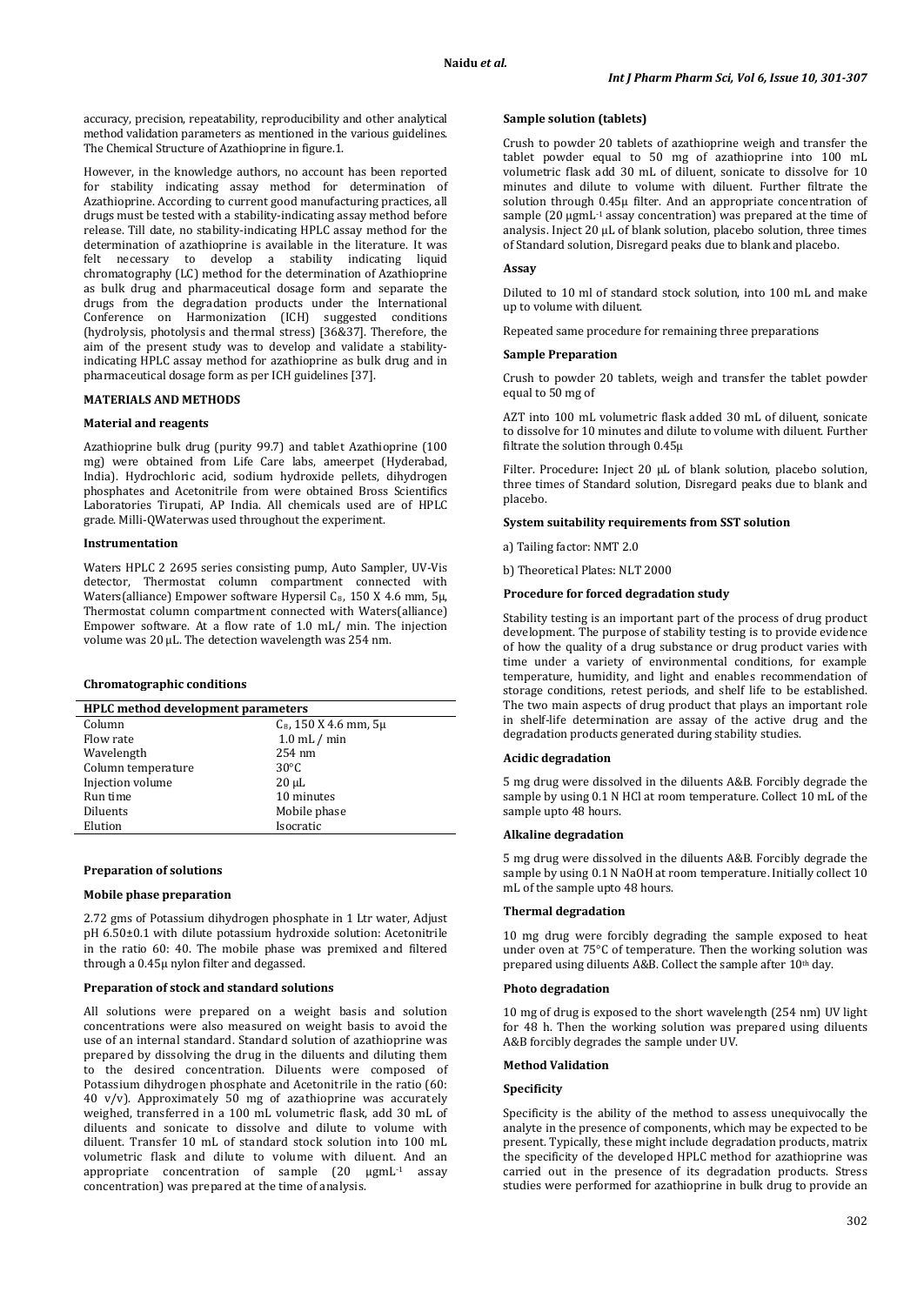indication of the stability indicating property and specificity of the proposed method. Intentional degradation was attempted to stress conditions exposing it with acid (01N hydrochloric acid), alkali (0.1N NaOH), heat (75<sup>o</sup>C) and UV light (254 nm wavelength) to evaluate the ability of the proposed method to separate azathioprine from its degradation products. For light and heat study, the study period was 48 h whereas for acid and base 48 h. Peak purity test for azathioprine was by using PDA detector in stress samples.

# **Precision**

Assay of method precision (intra-day precision) was evaluated by carrying out six independent assays of azathioprine test samples against reference standard; the percentage of RSD of six assay values obtained was calculated. The intermediate precision (inter-day precision) of the method was also evaluated using two different analysts, different HPLC systems and different days in the same laboratory the results were tabled in Table- 3.

# **Accuracy (recovery test)**

Accuracy of the method was studied by recovery experiments. The recovery experiments were performed by adding known amounts of the drugs in the placebo. The recovery was performed at three levels, 50, 100 and 150% of the label claim of the tablet (50 mg of azathioprine). The recovery samples were prepared in the aforementioned procedure, and then 10 mL of azathioprine solution were transferred into a 50 mL volumetric flask and diluted to volume with diluent B. Three samples were prepared for each recovery level. The Solutions were then analyzed, and the percentage recoveries were calculated from the calibration curve. The recovery values for azathioprine ranged from 98.0 to 102.0%. The average recoveries of three levels for azathioprine was 99.86% the results were tabled in Table- 2.

# **Linearity**

The linearity of the response of the drug was verified at six concentration levels, ranging from 25 to 150% of the targeted level (20 μg mL-1). Concentration standard solutions containing 2.5-15 μg mL-1 of azathioprine in each linearity level were prepared. Linearity solutions were injected in triplicate. The calibration graphs were obtained by plotting peak area versus the concentration data and were treated by least-squares linear regression analysis. The equation of the calibration curve for azathioprine obtained Y=76621**×**+12515, the Calibration graphs were found to be linear in the aforementioned concentrations. The correlation coefficient of determination is 1. The linearity calibration curve was showed in figure-8. The results were tabulated in table-4. The sample Chromatogram showed in Figure-3and the Overlaid Linearity Chromatogram showed in Figure- 2.

#### **Limit of detection and limit of quantification (LOD and LOQ)**

The limit of detection (LOD) and limit of quantification (LOQ) were determined by calibration curve method. Specific calibration curve was constructed using samples containing the analytes in the range of LOD and LOQ. The LOD and LOQ for azathioprine in LC were 1.95and 3.62 μg mL -1 , respectively. LOD and LOQ were calculated by using the following equations. LOD = 3.3Sa/b, LOQ = 10Sa/b. where Sa is the standard deviation of the calibration curve and b is the slope of the calibration curve. Precision at limit of quantification and limit of detection was checked by analyzing six test solutions prepared at LOQ and LOD levels and calculating the percentage RSD of area.

### **Robustness**

To determine the robustness of the developed method experimental conditions were purposely altered and the resolution between azathioprine and acid degradation products were evaluated. The flow rate of the mobile phase was 1.0 mL min± 0.1 ml, and temp variation ± 5 oC to study the effect of flow rate on the resolution. The effect of percent organic strength on resolution was studied by varying. Acetonitrile from –10to+10%. The resolution in the robustness study was not less than <2.0 in all conditions. The stability of the standard solutions and the sample solutions was tested at intervals of 48hours and  $10<sup>th</sup>$  day. The stability of solutions was determined by comparing results of the assay of the freshly prepared standard solutions. The RSD for the assay results determined up to  $10<sup>th</sup>$  day for azathioprine was 0.53%. The assay values were within 1.5% after 10<sup>th</sup> day. The results indicate that the solutions were stable for 10<sup>th</sup> day at ambient temperature.

## **Ruggedness**

The ruggedness of test method was demonstrated by carrying out precision study in six preparations of sample on a single batch sample by different analysts, the results of the intermediate precision study are tabulated as below table-3. The mean % RSD for both method precision and intermediate precision < 2.0.

# **RESULTS AND DISCUSSION**

# **Optimization of chromatographic conditions**

The primary target in developing this stability indicating HPLC method is to achieve the resolution between azathioprine and its degradation products. To achieve the separation of degradation products we used stationary phase C-8 and combination of mobile phase consist of Potassium dihydrogen phosphate: Acetonitrile in the ratio (60:40 v/v), The separation of the degradation product and azathioprine was achieved on Hypersil  $C_8$  stationary phase and the combination of mobile phase consist of Potassium dihydrogen phosphate: Acetonitrile in the ratio (60:40 v/v), The tailing factor obtained was less than two and retention time was about 3.674 min for the main peak and less than 4 min for the degradation products, which would reduce the total run time and ultimately increase the productivity thus reducing the cost of analysis per sample. Forced degradation study showed the method is highly specific and entire degradation products were well resolved from the main peak. The developed method was found to be specific and method was validated as per ICH guidelines.

# **Result of forced degradation experiments**

Degradation was observed for azathioprine samples during stress conditions like heat, UV light, base and acid. Azathioprine was degraded into acid (Figure 4), base (Figure5), Heat (Figure 6) and UV (Figure 7) forms polar impurities. In the acidic condition 7.5%, in the basic condition 4.78% after 48 h, in the heat condition 7.46 % and in the UV condition  $7.93\%$  after  $10<sup>th</sup>$  day. Degradation was observed for azathioprine. Peak purity results greater than 990 indicate that the azathioprine peak is homogeneous in all stress conditions tested. The unaffected assay of azathioprine in the tablets confirms the stability indicating power of the method the summary of forced degradation results were tabled in Table -1.

#### **Determination of active ingredients in tablets**

The contents of drug in tablets were determined by the proposed method using the calibration Curve.

| Table 1: Summal V of forced degradation results for Azathlopi life |            |           |                        |                  |             |
|--------------------------------------------------------------------|------------|-----------|------------------------|------------------|-------------|
| <b>Stress conditions</b>                                           | Time / h   | Peak Area | <b>Assay of active</b> | Degradation/(%)  | Peak purity |
|                                                                    |            |           |                        | <b>Substance</b> |             |
| Acid hydrolysis                                                    | 48         | 3558178   | 92.5                   | 7.5              | 0.999       |
| Base hydrolysis                                                    | 48         | 3659926   | 95.22                  | 4.78             | $1.0\,$     |
| Heat                                                               | 75°C       | 3557060   | 92.54                  | 7.46             | 0.999       |
| UV                                                                 | $10th$ Dav | 3538833   | 92.07                  | 7.93             | $1.0\,$     |

**Table 1: Summary of forced degradation results for Azathioprine**

Peak purity values in the range of 0.999 -1000 indicate the homogenous peak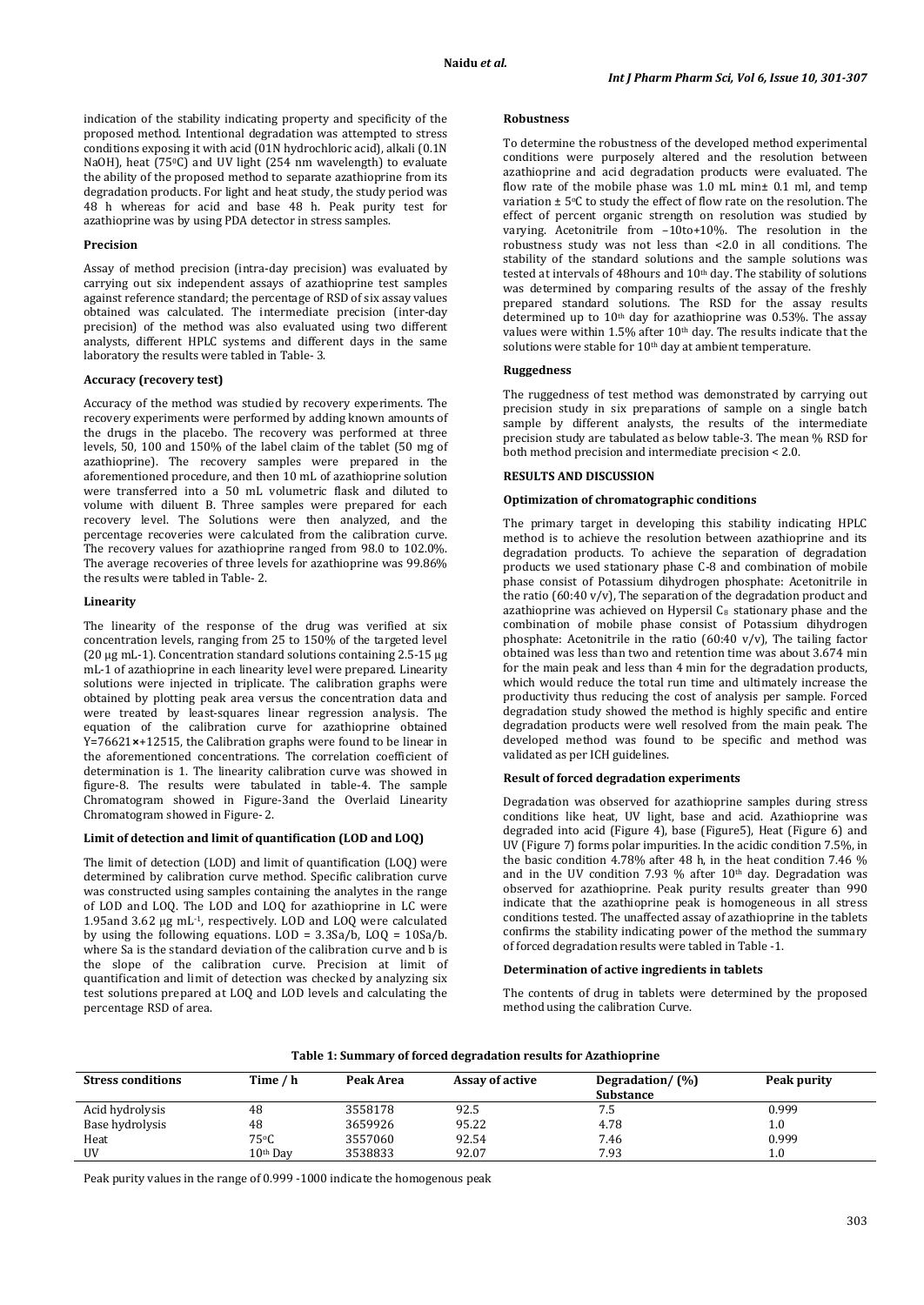

**Fig. 2: Overlaid Linearity Chromatogram of Azathioprine**



**Fig. 3: Sample Chromatogram of 25 μg/mL of standard solution of Azathioprine**



**Fig. 4: Chromatogram of Azathioprine in acid degradation, in 0.1NHCl**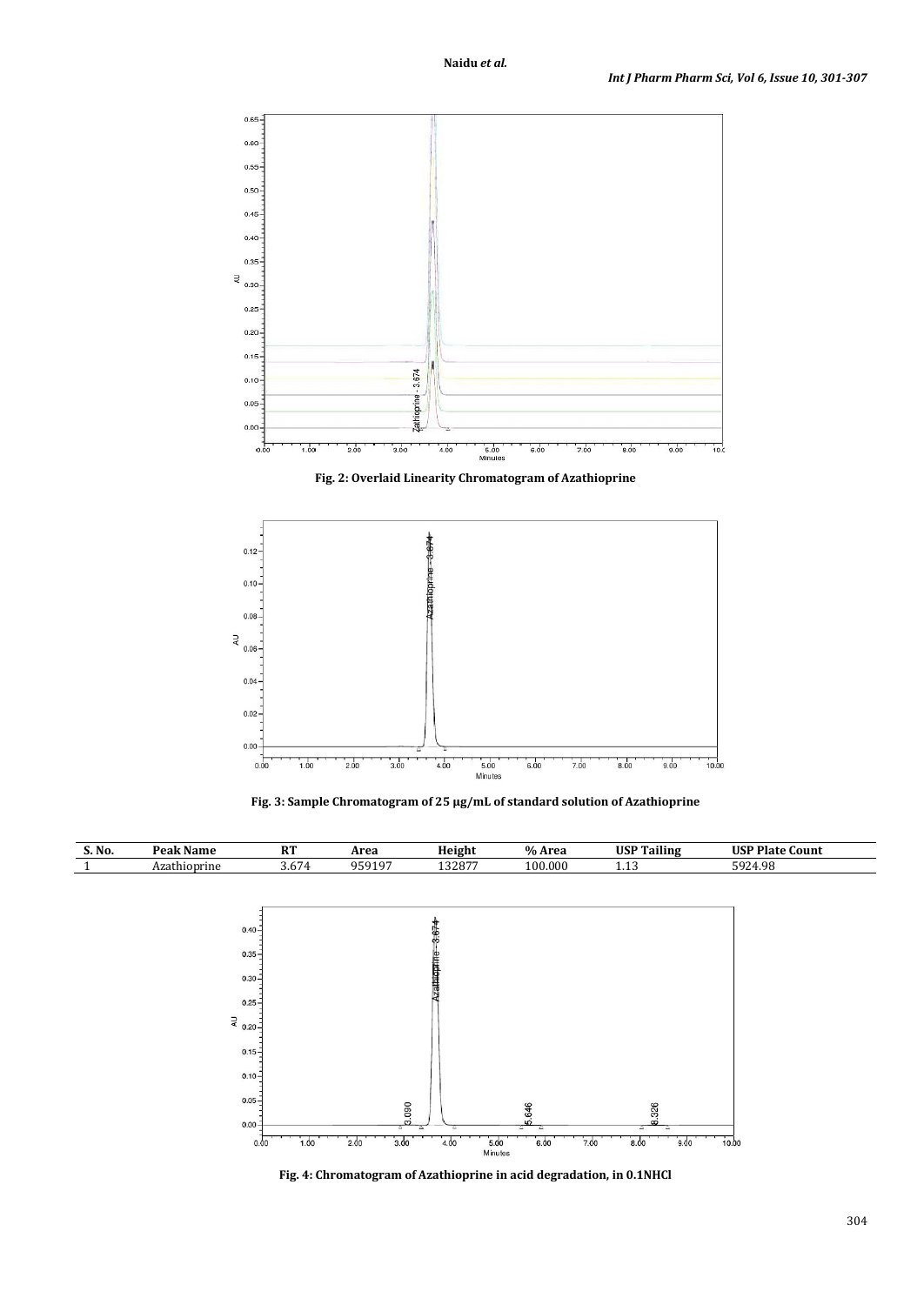

**Fig. 5: Chromatogram of Azathioprine in Base degradation; in 0.1N NaOH**



**Fig. 6: Chromatogram of Azathioprine in Heat degradation at 75oC**



**Fig. 7: Chromatogram of Azathioprine in UV degradation in 10th Day**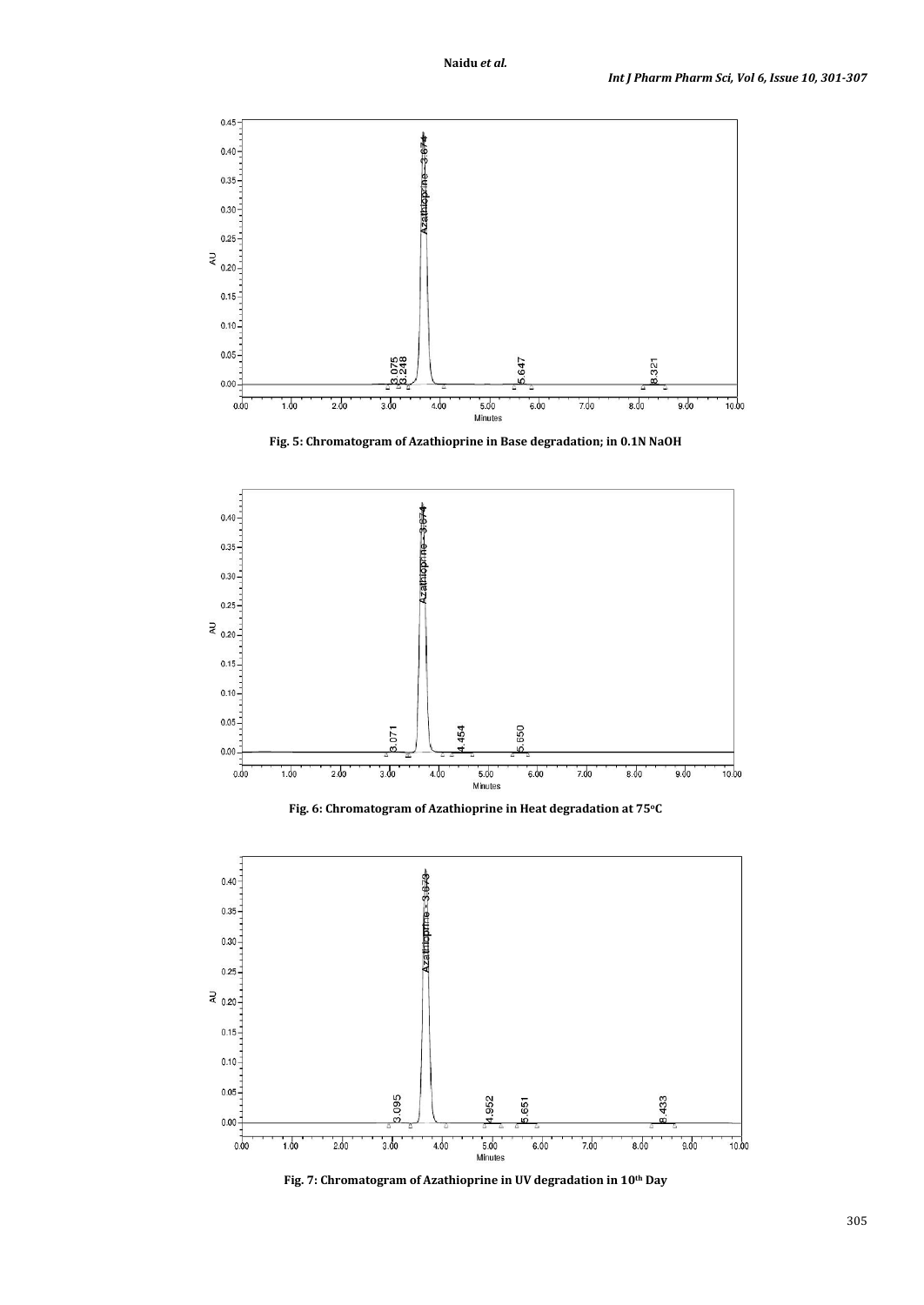

**Fig. 8: Linearity of Azathioprine**

| Table 2: Results of recovery tests of Azathioprine |  |  |
|----------------------------------------------------|--|--|
|----------------------------------------------------|--|--|

| (%)<br>Level of addition | Amount added / μg | (%)<br>Recovery | (%)<br>Average recovery |
|--------------------------|-------------------|-----------------|-------------------------|
| 50                       | <b>--</b><br>ں ے  | 100.25          | 99.86                   |
| 100                      | 50                | 99.87           |                         |
| 150                      | ັ                 | 99.46           |                         |

# **Table 3: Result of precision of the Azathioprine test method**

|      | Analyst 1 (intra-day precision) |           |         | Analyst 2 (inter-day precision) |       |         |
|------|---------------------------------|-----------|---------|---------------------------------|-------|---------|
| S No | Name                            | <b>RT</b> | Area    | Name                            | RT    | Area    |
|      | Injection-1                     | 3.68      | 3784665 | Injection-1                     | 3.678 | 3840547 |
|      | Injection-2                     | 3.681     | 3788099 | Injection-2                     | 3.679 | 3843549 |
|      | Injection-3                     | 3.681     | 3794539 | Injection-3                     | 3.682 | 3848905 |
| 4    | Injection-4                     | 3.685     | 3820154 | Injection-4                     | 3.686 | 3855487 |
|      | Injection-5                     | 3.689     | 3833276 | Injection-5                     | 3.683 | 3852038 |
| 6    | Injection-6                     | 3.691     | 3840598 | Injection-6                     | 3.685 | 3859904 |
|      | AVG                             | 3.685     | 3810222 | AVG                             | 3.682 | 3850072 |
|      | <b>STDEV</b>                    | 0.005     | 24254.4 | <b>STDEV</b>                    | 0.003 | 7273.1  |
|      | %RSD                            | 0.126     | 0.64    | %RSD                            | 0.087 | 0.189   |

# **Table 4: Linearity of Azathioprine**

| Linear solutions % | Conc.   | Area    |
|--------------------|---------|---------|
| 25                 | 12.5000 | 959197  |
| 50                 | 25.0000 | 1931934 |
| 75                 | 37.5000 | 2894450 |
| 100                | 50.0000 | 3851429 |
| 125                | 62.5000 | 4799518 |
| 150                | 75.0000 | 5751594 |

### **CONCLUSION**

The developed method is stability indicating and can be used for assessing the stability of azathioprine bulk drugs and pharmaceutical dosage form. The developed method is specific, selective, robust, and rugged and precise. This method can be conveniently used for assessing stability assay of selected substances and dissolution of tablets containing azathioprine in quality control laboratory. The study showed that the drug is moderately degraded in acid (7.5%), base (4.78%) heat (7.46%) conditions but highly degraded in the UV (7.93%).

# **CONFLICT OF INTERESTS**

Declared None

#### **ACKNOWLEDGEMENTS**

The authors are thankful to M/s Bio-Leo Analytical Labs India (P) Ltd, Hyderabad for providing standards of azathioprine and lab facilities. The authors are also thankful to Department of Chemistry, Sri Venkateswara University, Tirupati -517502, A. P., India for providing the laboratory facility and encouragement.

# **REFERENCES**

- 1. American society of health-system pharmacists azathioprine, azathioprine sodium ahfs drug information american society of health-system pharmacists. ISBN 2012;978(1):58528-267.
- 2. Elion G. The purine path to chemotherapy. Sci 1989;244:41–7.<br>3. Patel AA. Swerlick RA. McCall CO. Azathionrine in dermatology
- Patel AA, Swerlick RA, McCall CO. Azathioprine in dermatology: the past, the present, and the future. J Am Acad Dermatol 2006;55(3):369-89.
- 4. B Elion G, GH Hitchings, AG Johns, DG Eds. Handbook of Experimental Pharmacology: Sartorelli, Springer Verlag; Berlin 1975;38:404-25.
- 5. Gorski A, Korszak-Kowalska A, Nowaczyk G, Paczek L. Gaciong. Immunopharmacol 1983;6:259-66.
- 6. Jianbo W, Pan Z, Suqin H. Direct determination of Azathioprine inhuman fluids and pharmaceutical formulation using flow injection chemiluminescence analysis. J Chin Chem Soc 2011;58(6):1-7.